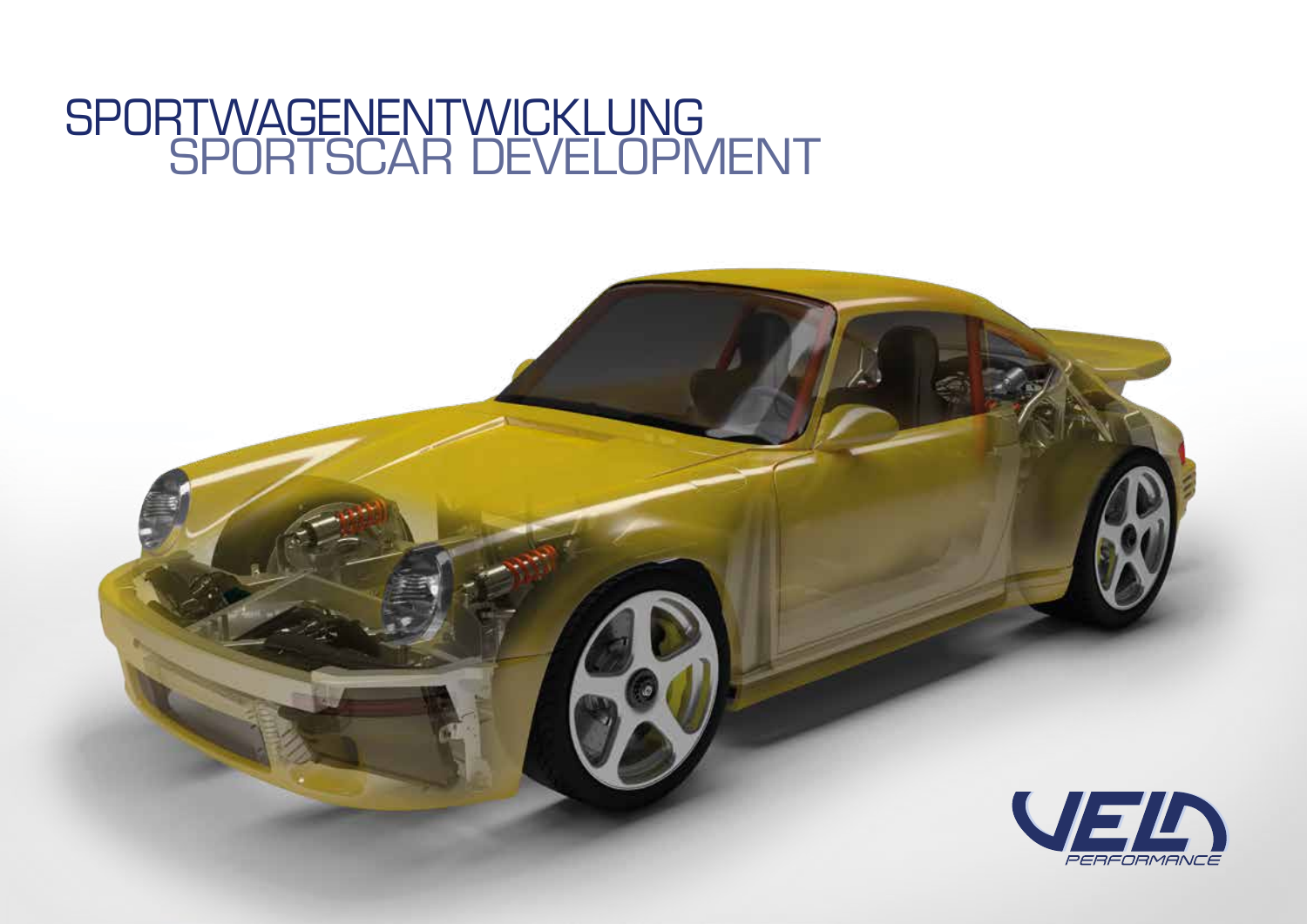Die VELA Performance GmbH ist spezialisiert auf die Entwicklung von Komplettfahrzeugen nach dem Leichtbau-Prinzip. Gewichtsoptimierte Faserverbund-Karosserien für High-Performance-Cars zu konzipieren und zu entwickeln ist jedoch nur ein Ausschnitt des Gesamtfahrzeug-Knowhows. Im Bereich Exterieur kann von der Designentwicklung, über die Bauteil- und Werkzeug-Konstruktion der komplette Entwicklungsprozess abgebildet werden.

VELA Performance GmbH is specialized in full-vehicle development following the principle of lightweight design. Yet, the conceptualization and development of weight-optimized carbon fiber composite chassis for highperformance cars is just part of the full vehicle know-how. In the exterior department, the complete development process, ranging from concept- to part- and tooling design, can be delivered.

## EXTERIOR







VEHICLE DEVELOPMENT FAHRZEUGENTWICKLUNG

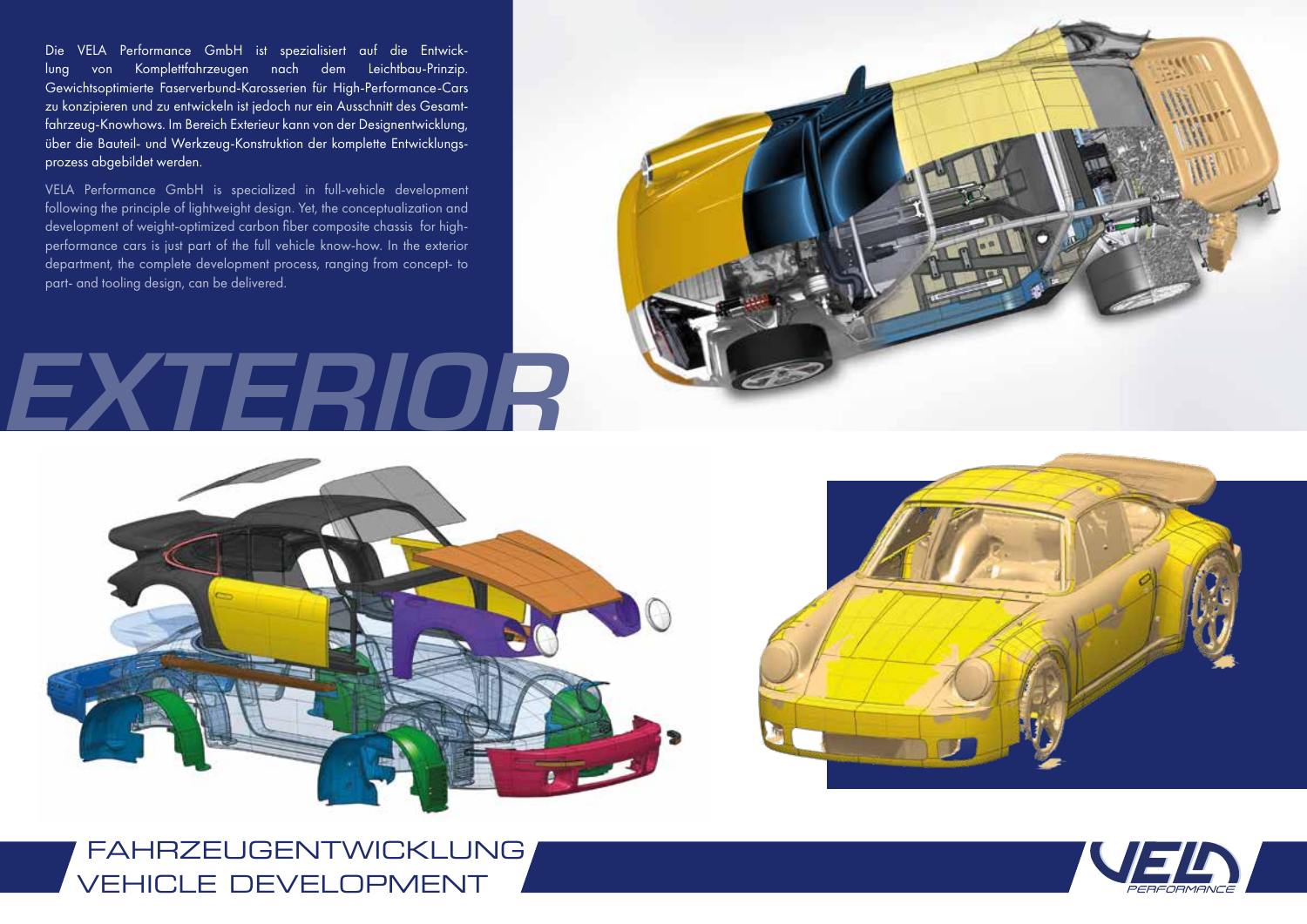Durch ultra-leichte CFK-Monocoques, an die Vorder- und Hinterrahmen in Spaceframe-Bauweise angebunden werden, kann maximale Steifigkeit bei minimalem Gewicht erreicht werden. Mittels FEM-Analysen und simulierten Crash-Tests wird schon früh in der Projektphase die Festigkeit der Chassis-Komponenten sichergestellt.

By the use of ultra-light carbon fiber composite monocoque s, to which front- and rear subframes in spaceframe design are fastened, the maximal stiffness can be delivered while minimizing the weight. By means of FEM analysis and simulated crash tests, the durability of chassis components is already ensured during the early phases of the project.

### CHASSIS











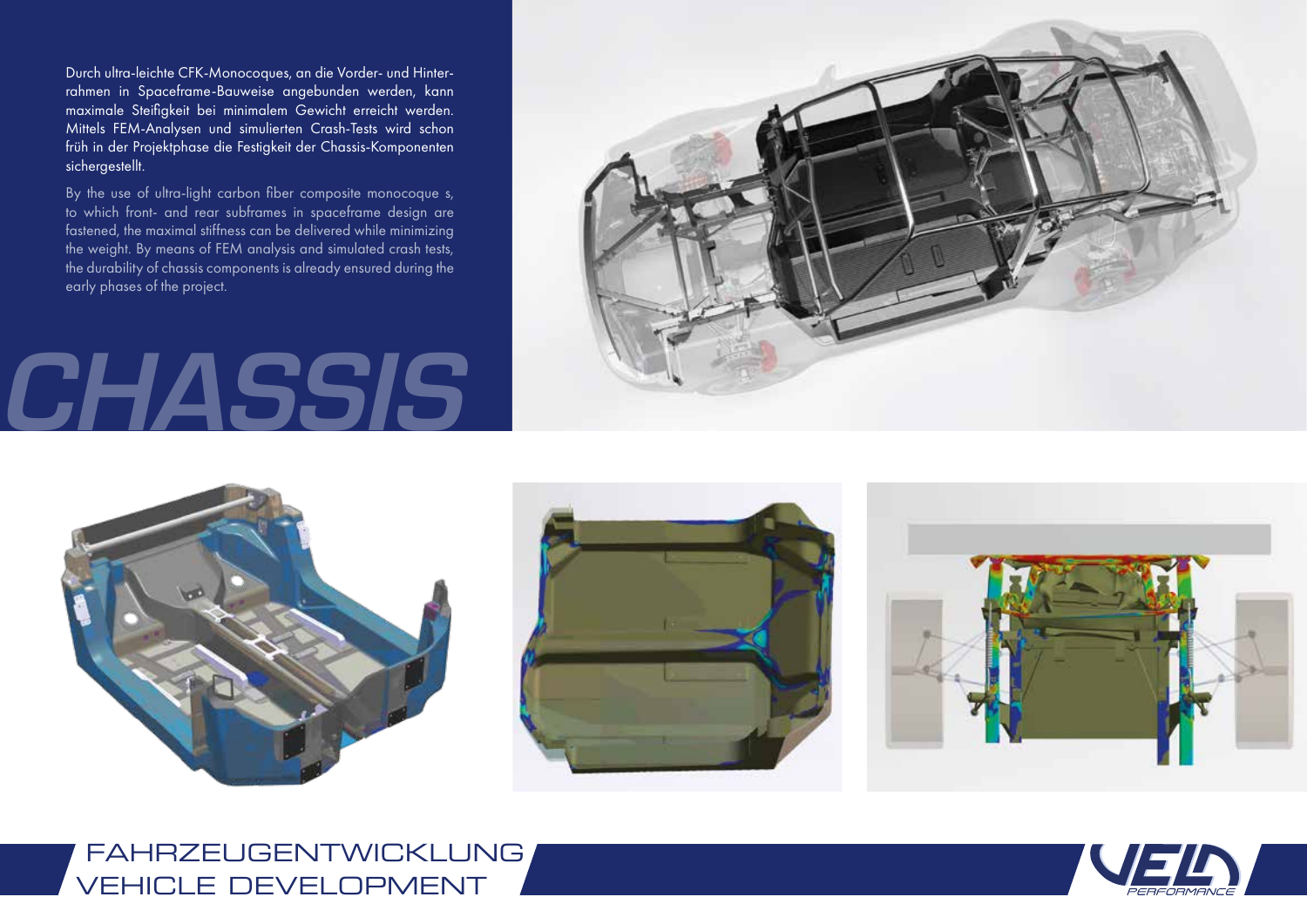Maximale Performance und optimales Handling wird in diesem Fall durch ein Doppelquerlenker-Fahrwerk mit liegenden Dämpfern in Pushrod-Konfiguration an Vorder- und Hinterachse garantiert. "Rennsport-Technik für die Straße" ist hier also nicht nur eine Floskel.

Maximum performance and optimal handling is, in this case, guaranteed by means of a double-wishbone suspension with horizontal dampers in pushrod-configuration at both the frontand rear axles. Thus, "Motorsports Technology for the Road" is not just a set phrase here.

# SUSPENSION









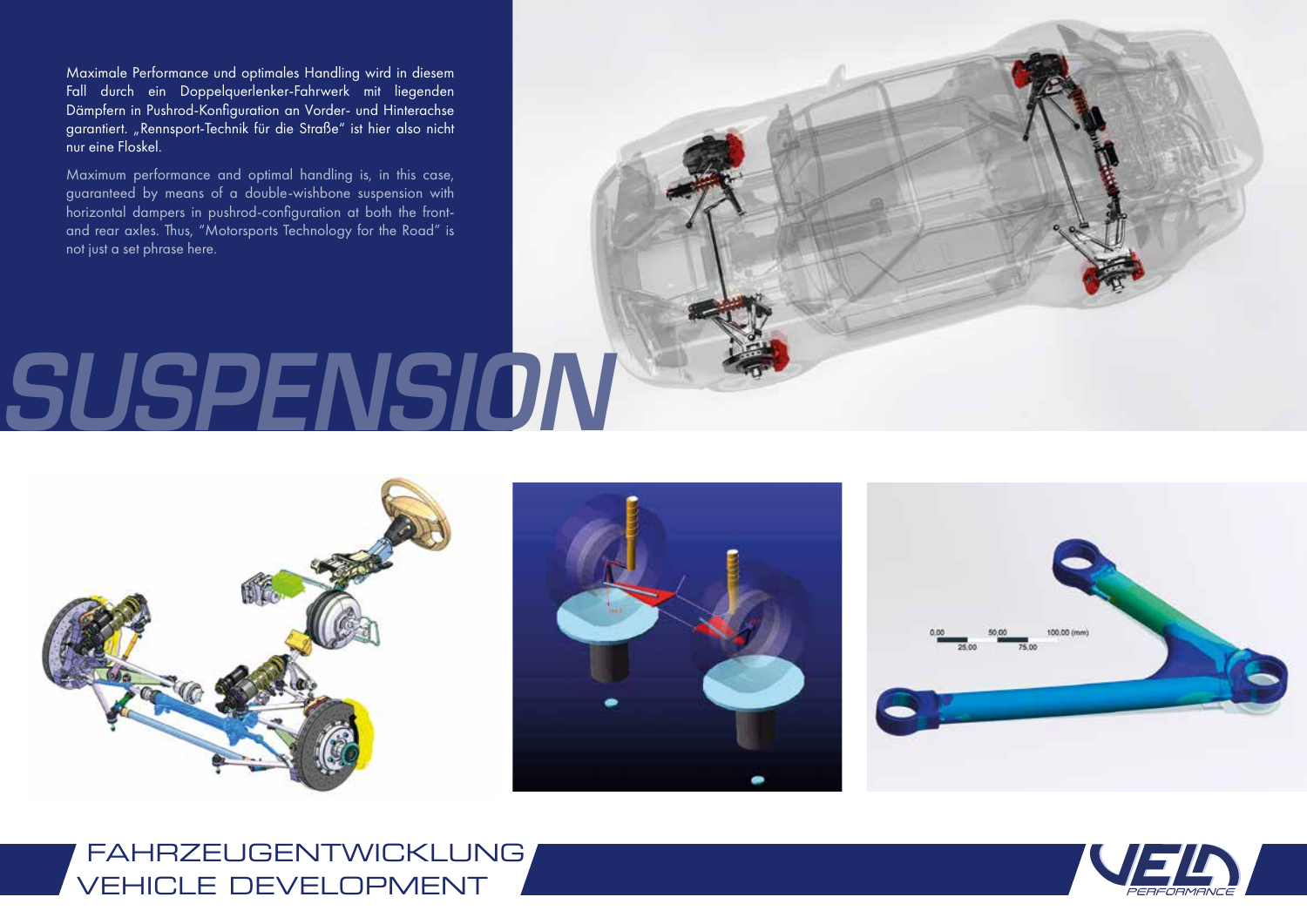Um alle Komponenten inklusive leistungsstarke Motoren in begrenzten Bauräumen unterzubringen, sind intensive Package-Studien zu Beginn jedes Projekts unerlässlich. In allen Entwicklungsphasen werden CFD-Analysen genutzt, um eine effiziente Kühlung und optimale Motoransaugung zu gewährleisten.

In order to fit all components, including high-powered engines in limited design spaces, intensive package studies are obligatory at the beginning of every project. During all development phases, CFD-analyses are utilized with the aim to ensure that the cooling is efficient and the engine air intake is optimal.

# DRIVE TRAIN





VEHICLE DEVELOPMENT FAHRZEUGENTWICKLUNG